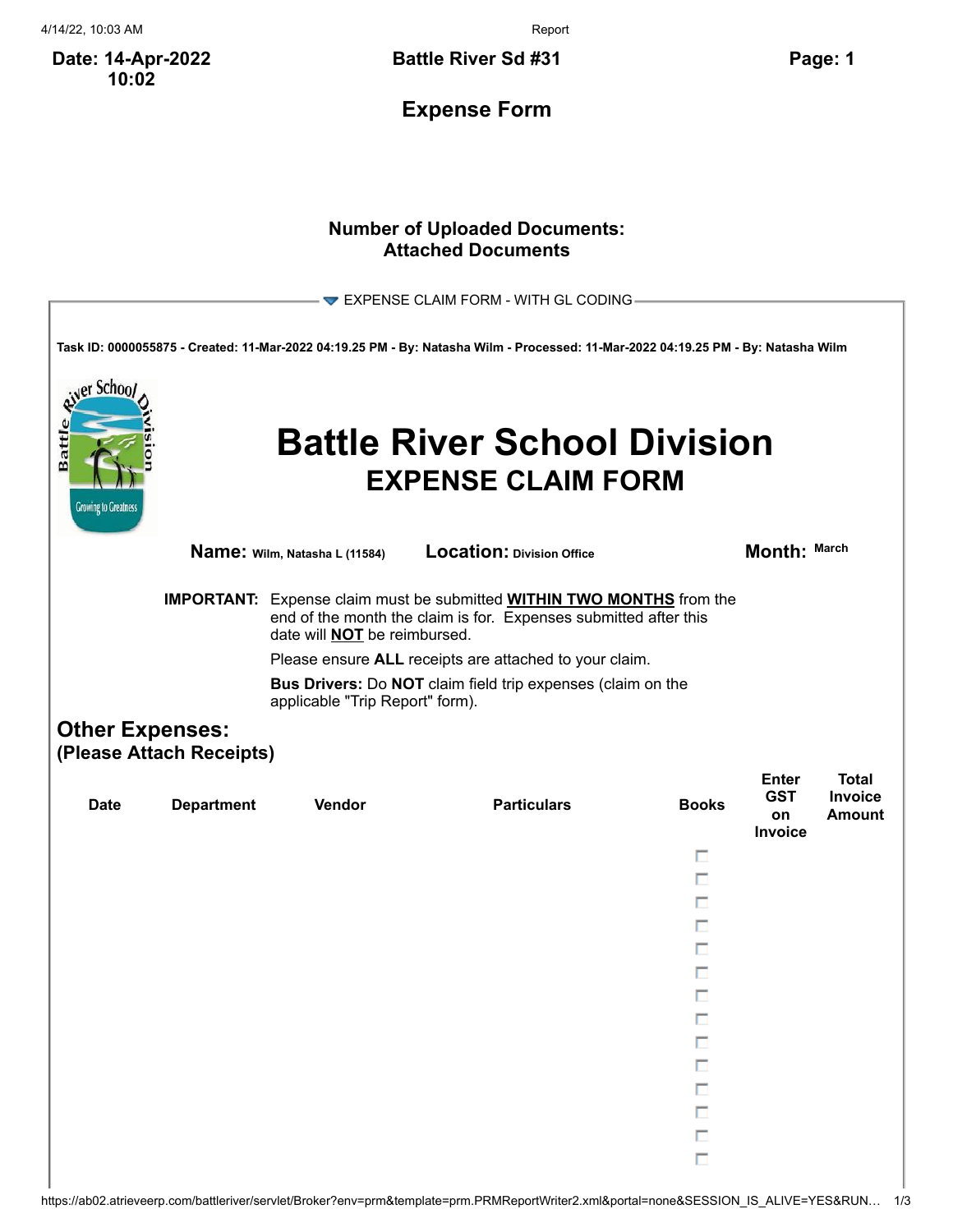## **REGULAR BUSINESS EXPENSES**

**Mileage and Meal Information:**

\*Check this box if your mileage claim for the calendar year **exceeds 5,000 KMS**

| <b>Date</b><br>(YYYYMMDD) | <b>Purpose</b>                | From/To<br><b>Destination</b>                            |               | Km's<br>Round<br><b>Trip</b> | One<br><b>Way</b><br>Only | Total<br><b>KMs</b> | <b>Total</b><br><b>Mileage</b><br><b>Expense</b> | <b>Breakfast</b>                              | Lunch                  | <b>Dinner</b>     |
|---------------------------|-------------------------------|----------------------------------------------------------|---------------|------------------------------|---------------------------|---------------------|--------------------------------------------------|-----------------------------------------------|------------------------|-------------------|
| 02-Mar-2022               | <b>Colony Visits</b>          | Camrose - Wavy Lk -<br>Holden Col - Daysland -<br>Camose | ø             | 200                          | П                         | 200.00              | 116.00                                           | $\Box$ 11.00                                  | $\Box$ 15.00           | $\Box$ 23.50      |
| 04-Mar-2022               | <b>CASS Zone 4</b>            | <b>Camrose to Red Deer</b>                               | ø             | 147                          | п                         | 147.00              | 85.26                                            | $\Box$ 11.00                                  | $\Box$ 15.00           | $\Box$ 23.50      |
| 16-Mar-2022               | <b>School Review</b><br>Visit | <b>Camrose to Bashaw</b>                                 | ø             | 120                          | П                         | 120.00              | 69.60                                            | $\Box$ 11.00                                  | $\Box$ 15.00           | $\_$ 23.50        |
|                           |                               |                                                          | $\mathcal{O}$ |                              | п                         | 0.00                | 0.00                                             | П                                             | п                      | п                 |
|                           |                               |                                                          | Ø.            |                              | п                         | 0.00                | 0.00                                             | П                                             | п                      | П                 |
|                           |                               |                                                          | Ø.            |                              | П                         | 0.00                | 0.00                                             | П                                             | П                      | П                 |
|                           |                               |                                                          | ø             |                              | п                         | 0.00                | 0.00                                             | П                                             | П                      | п                 |
|                           |                               |                                                          | Ø.            |                              | п                         | 0.00                | 0.00                                             | П                                             | П                      | П                 |
|                           |                               |                                                          | ø             |                              | п                         | 0.00                | 0.00                                             | П                                             | П                      | Π                 |
|                           |                               |                                                          | Ø.            |                              | П                         | 0.00                | 0.00                                             | П                                             | П                      | П                 |
|                           |                               |                                                          | ø             |                              | п                         | 0.00                | 0.00                                             | П                                             | П                      | п                 |
|                           |                               |                                                          | Ø.            |                              | п                         | 0.00                | 0.00                                             | П                                             | п                      | П                 |
|                           |                               |                                                          | ø             |                              | п                         | 0.00                | 0.00                                             | π                                             | П                      | Π                 |
|                           |                               |                                                          | Ø.            |                              | П                         | 0.00                | 0.00                                             | П                                             | П                      | П                 |
|                           |                               |                                                          | ø             |                              | п                         | 0.00                | 0.00                                             | П                                             | П                      | п                 |
|                           |                               |                                                          | Ø.            |                              | п                         | 0.00                | 0.00                                             | П                                             | п                      | П                 |
|                           |                               |                                                          | ø             |                              | п                         | 0.00                | 0.00                                             | π                                             | П                      | Π                 |
|                           |                               |                                                          | Ø.            |                              | П                         | 0.00                | 0.00                                             | П                                             | п                      | П                 |
|                           |                               |                                                          | ø             |                              | п                         | 0.00                | 0.00                                             | П                                             | п                      | П                 |
|                           |                               |                                                          | Ø.            |                              | П                         | 0.00                | 0.00                                             | П                                             | п                      | $\Box$            |
|                           |                               |                                                          |               |                              | <b>Subtotals</b>          | 467.00              | 270.86                                           | 0.00                                          | 0.00                   | 0.00              |
|                           |                               |                                                          |               | <b>Totals</b>                |                           |                     |                                                  |                                               |                        |                   |
|                           |                               | For Office Use Only:                                     |               |                              |                           |                     |                                                  |                                               | Total Mileage 270.86   |                   |
|                           |                               | <b>Total Subsistence GST</b><br><b>Auto Calculation</b>  |               | 12.90                        |                           |                     |                                                  |                                               | Total Subsistence 0.00 |                   |
|                           |                               | <b>Total Other Expense</b><br><b>GST Entered</b>         |               | 0.00                         |                           |                     |                                                  | Total Other Expenses 0.00                     |                        |                   |
|                           |                               | <b>Grand Total GST</b>                                   |               | 12.90                        |                           |                     |                                                  |                                               | Total Claim 270.86     |                   |
| <b>GL Account Number</b>  |                               | <b>Taxes Included</b>                                    |               |                              | <b>Amount</b>             |                     | <b>Tax Code</b>                                  |                                               |                        | <b>Tax Amount</b> |
| 1404400000001             |                               | ख़                                                       |               |                              | 270.86                    |                     | G                                                |                                               |                        | 12.90             |
|                           |                               |                                                          |               |                              |                           |                     |                                                  | <b>Total Without Taxes:</b>                   |                        | 257.96            |
|                           |                               |                                                          |               |                              |                           |                     |                                                  | <b>Tax Total:</b><br><b>Total With Taxes:</b> |                        | 12.90             |
|                           |                               |                                                          |               |                              |                           |                     |                                                  |                                               |                        | 270.86            |
|                           |                               | <b>Comments:</b>                                         |               |                              |                           |                     |                                                  |                                               |                        |                   |
|                           |                               |                                                          |               |                              |                           |                     |                                                  |                                               |                        |                   |